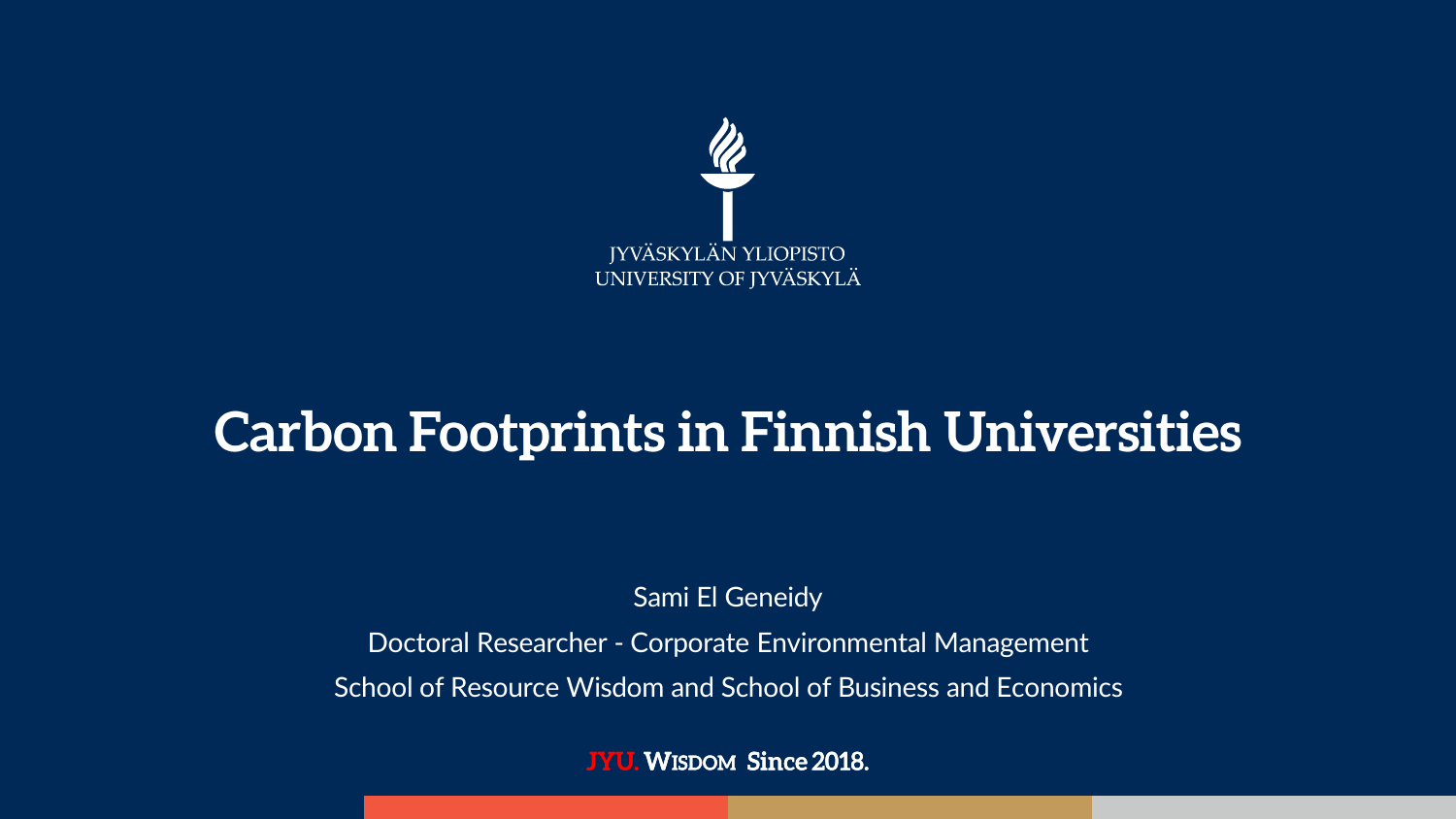

## **Sustainability for JYU:**

**The Carbon and Biodiversity Footprint of** the University of Jyväskylä



#### Sustainability for JYU: Jyväskylän yliopiston ilmasto- ja luontohaitat

**JYU.WISDOM**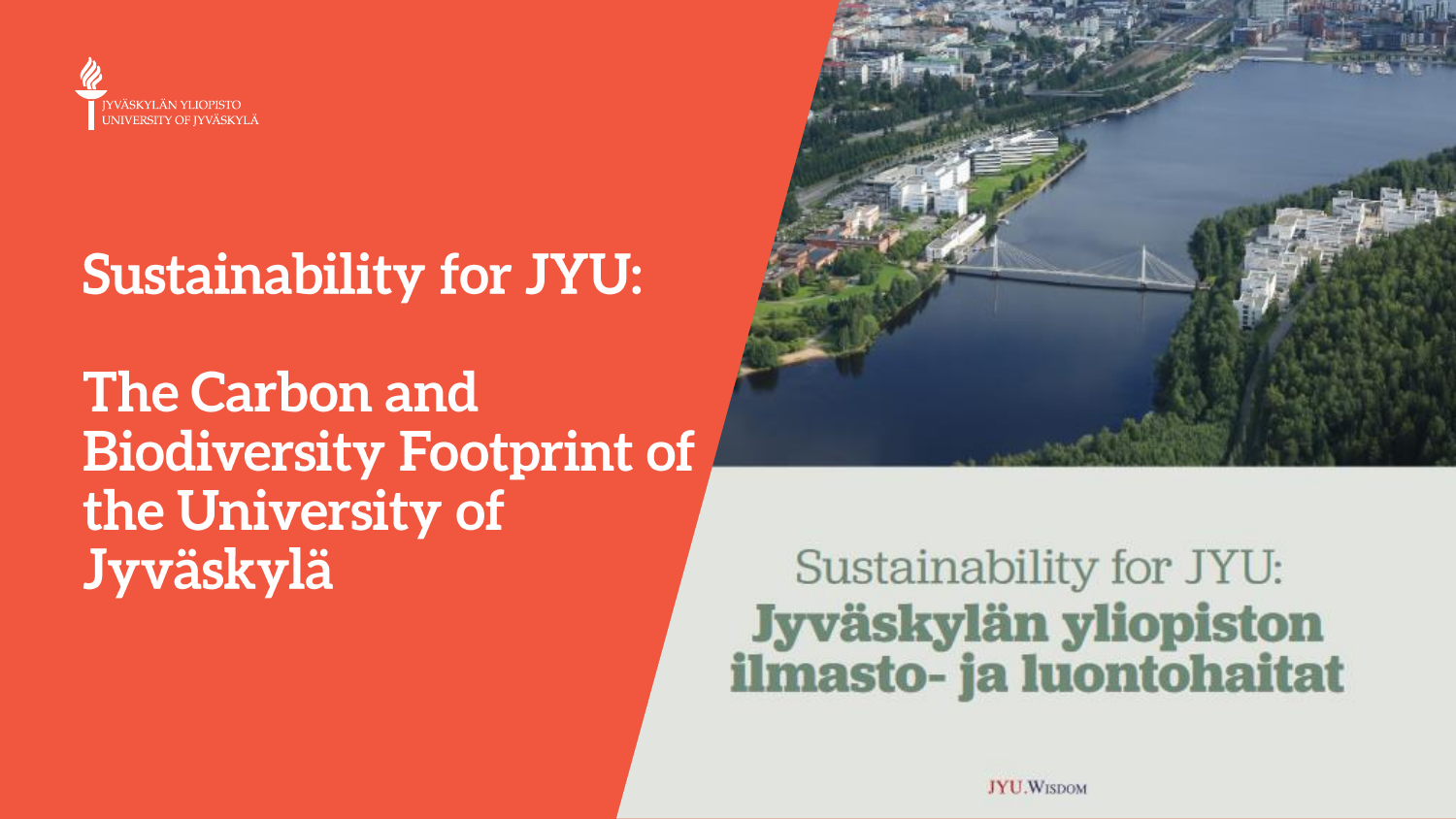## University of Jyväskylä Carbon Footprint



 $\frac{\mathscr{U}}{\mathscr{U}}$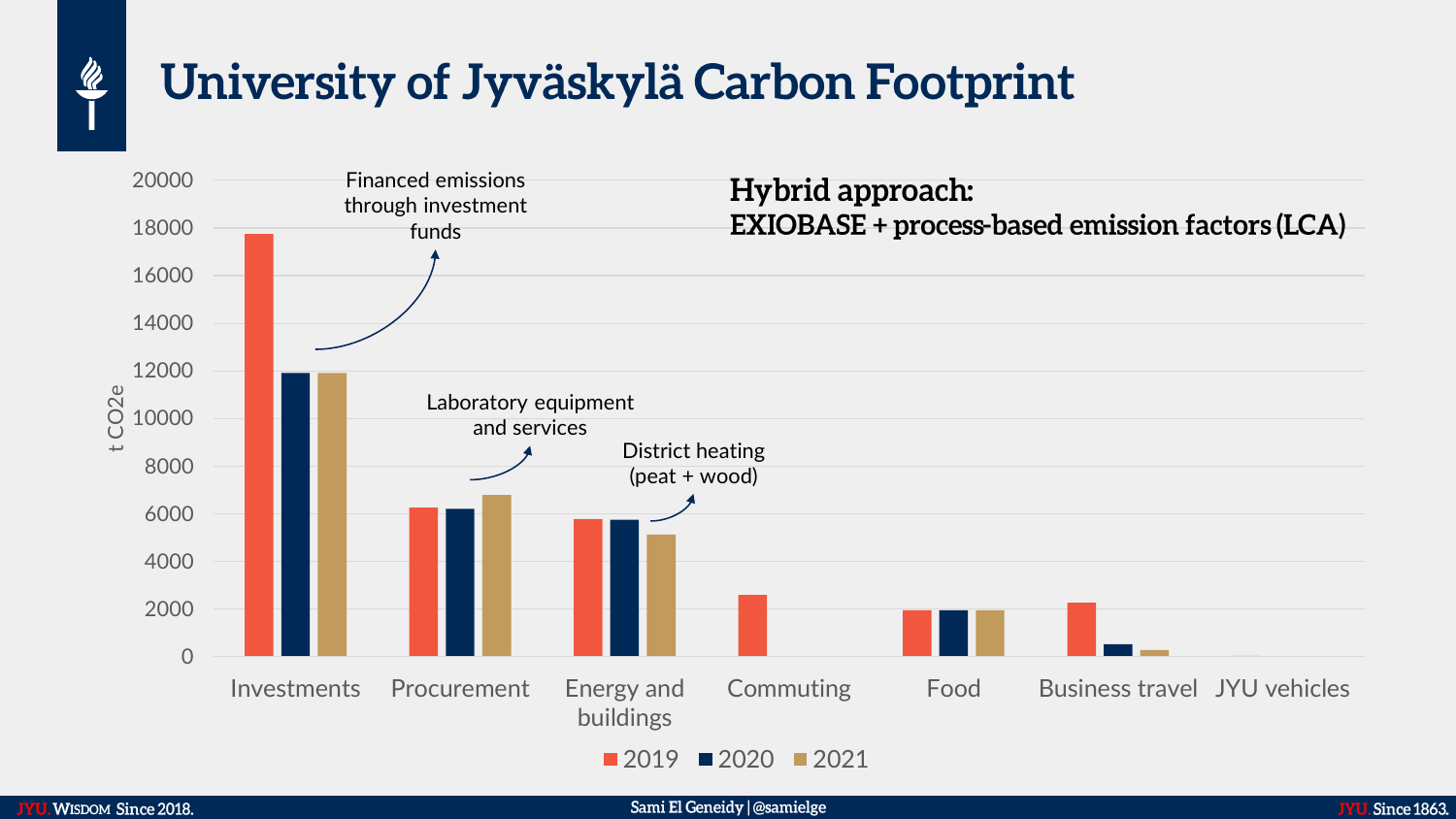#### University of Jyväskylä Biodiversity Footprint (procurement)





Potentially Disappeared Fraction of Species (PDF)

#### **The redder the bigger biodiversity footprint**

 $\frac{R}{1}$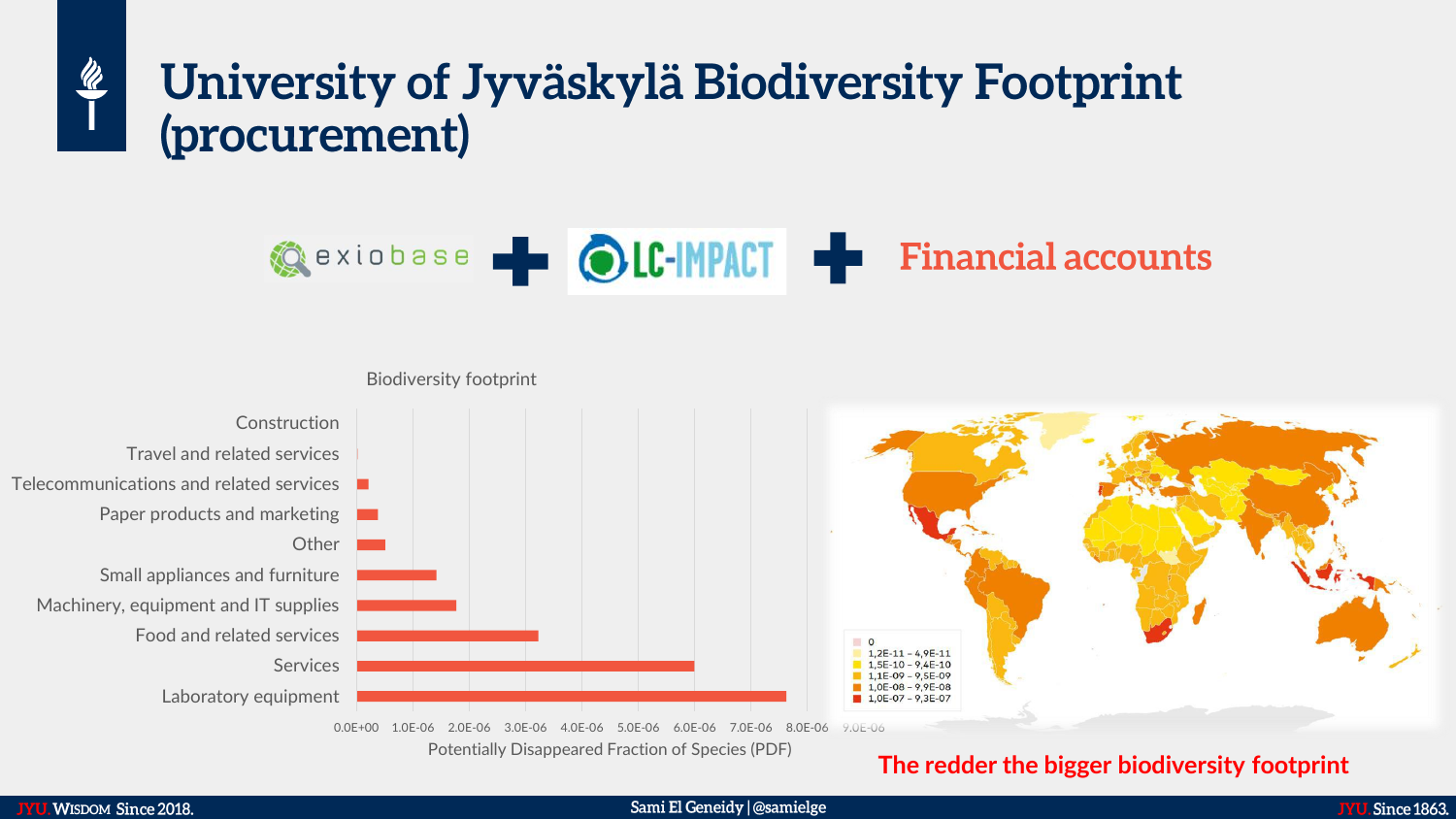

#### **Carbon Footprints in Finnish Universities** - towards a joint reporting model?





UNIVERSITY<br>OF TURKU



printed material





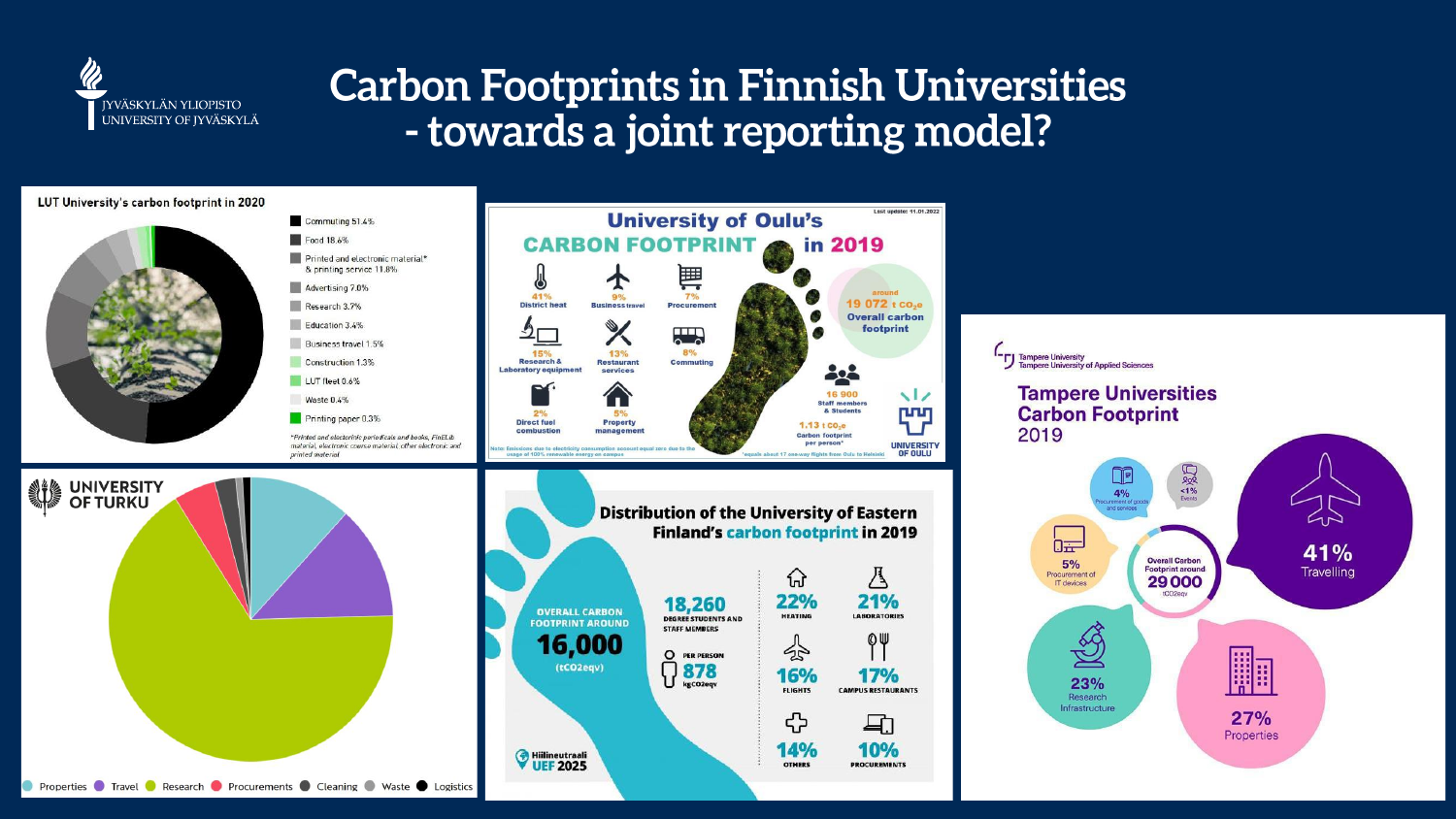#### **Carbon footprint survey of Finnish universities**

- Sent to all Finnish universities (38), response rate 82 % (31)
- Over 20 questions about carbon footprint accounting, reduction policies and offsetting

**Has your university implemented or is it currently implementing carbon footprint accounting?** 

#### **What is the target year for carbon neutrality?**



 $\frac{\mathscr{U}}{\mathscr{U}}$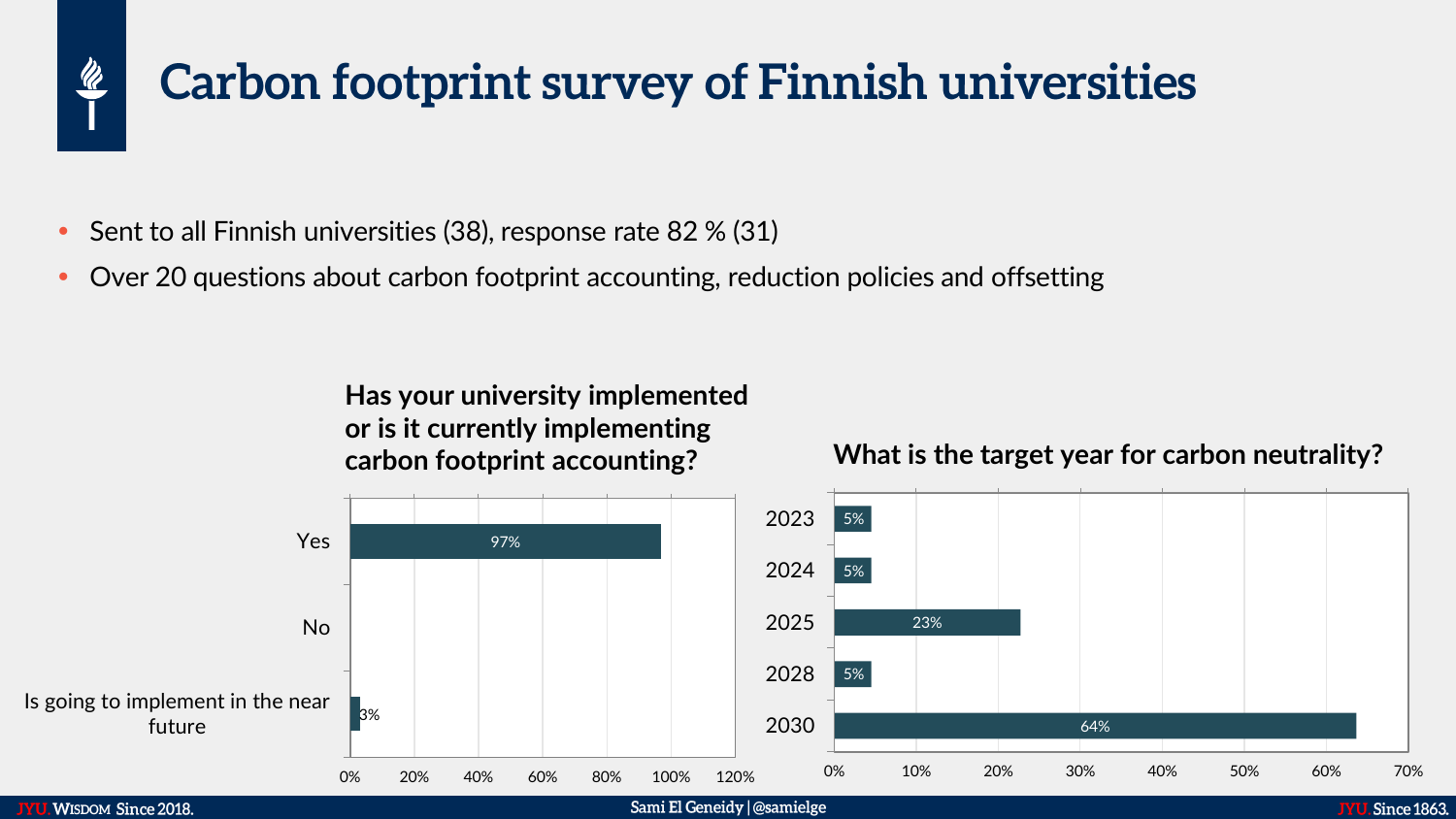#### Carbon footprint survey of Finnish universities



Does your university offset or is it intending to offset its carbon footprint either fully or partially?



 $\frac{\mathscr{U}}{\mathscr{U}}$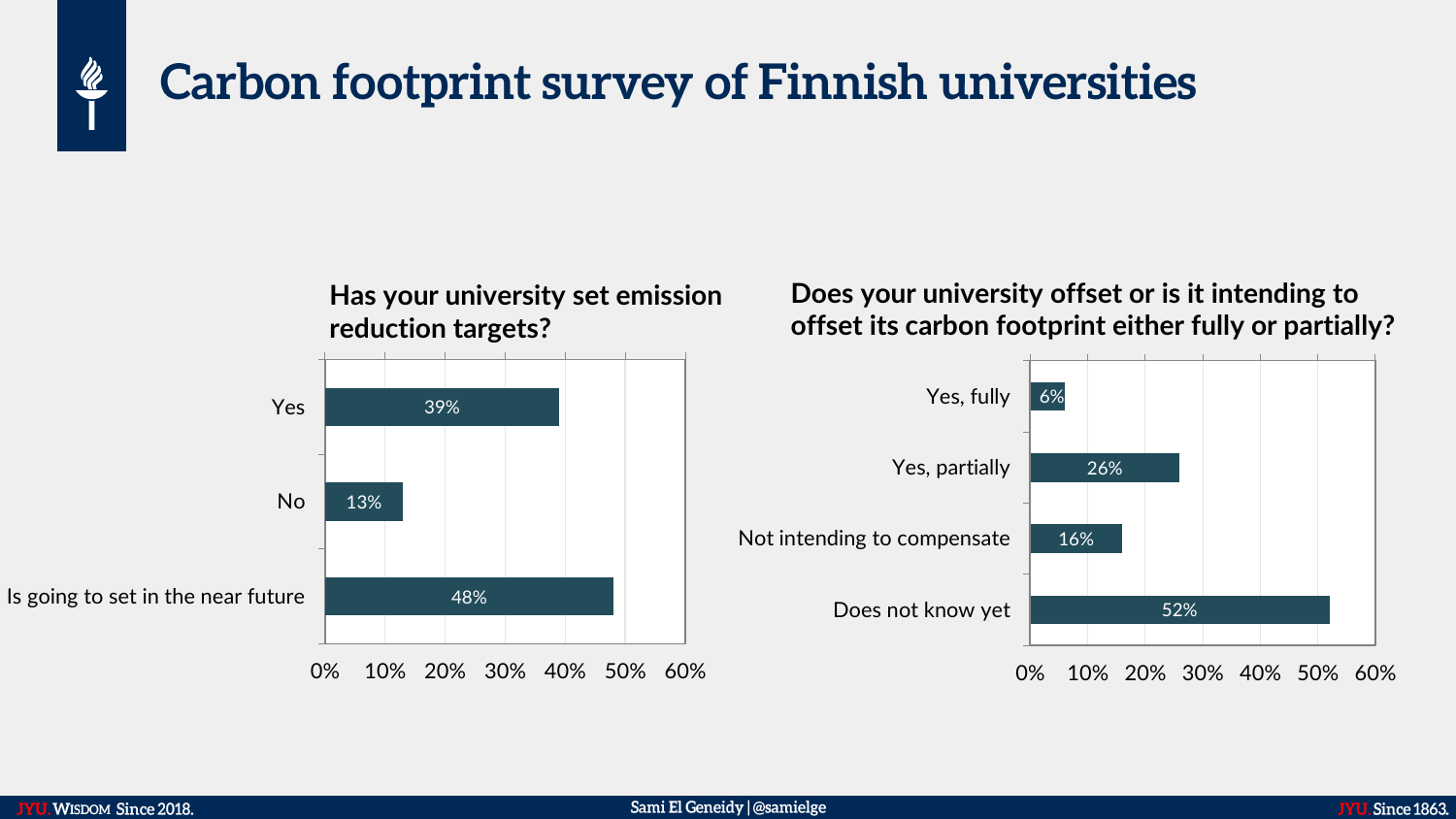

#### **Carbon footprint survey of Finnish universities**

Which categories would you exclude from the offsetting responsibility of a university?

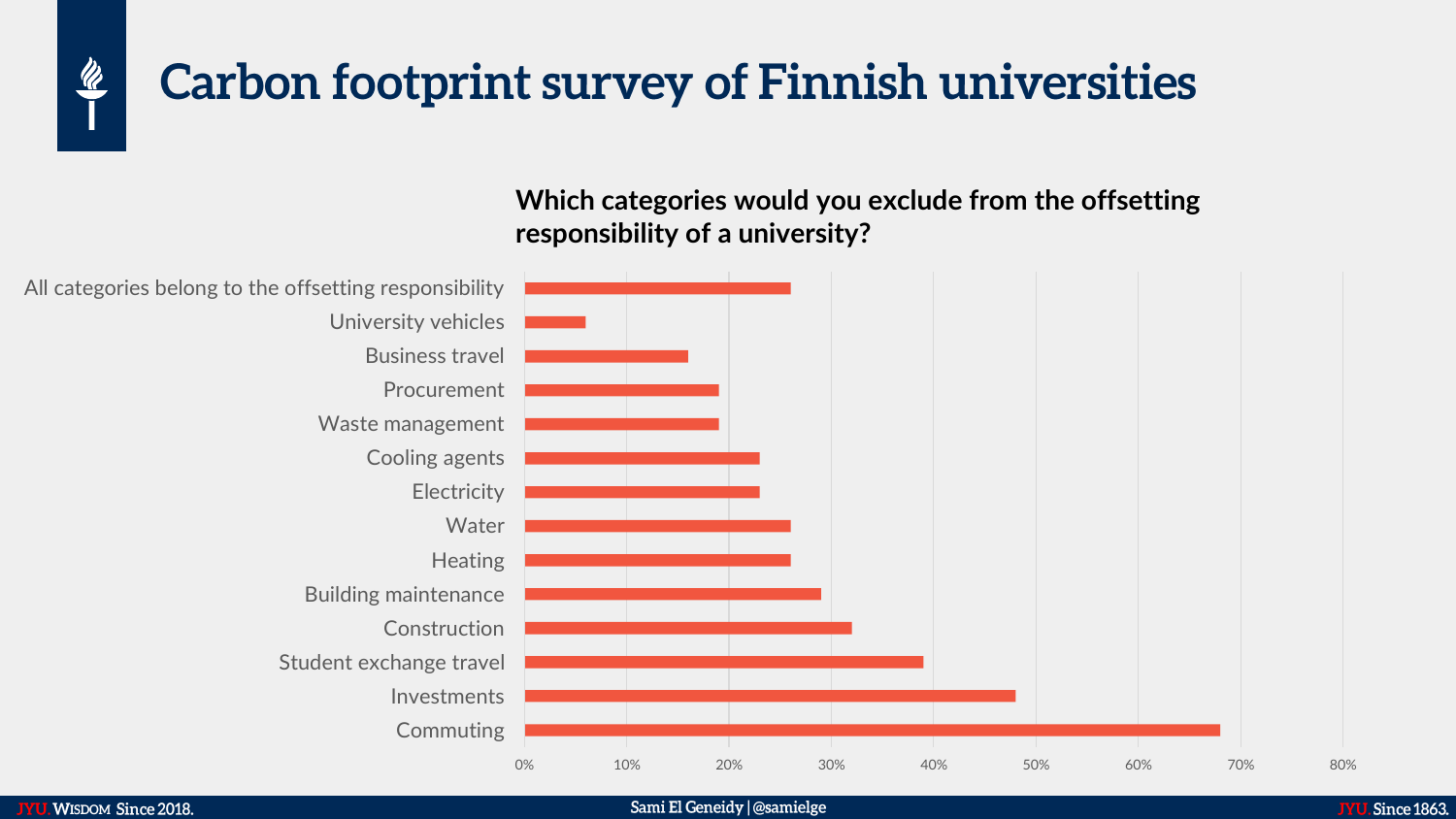

# **Challenges**

- Results into action
- Reductions vs. Offsets
- Footprints vs. Handprints

## Recommendations

- Climate + Biodiversity
- Sharing is caring
- Transparency